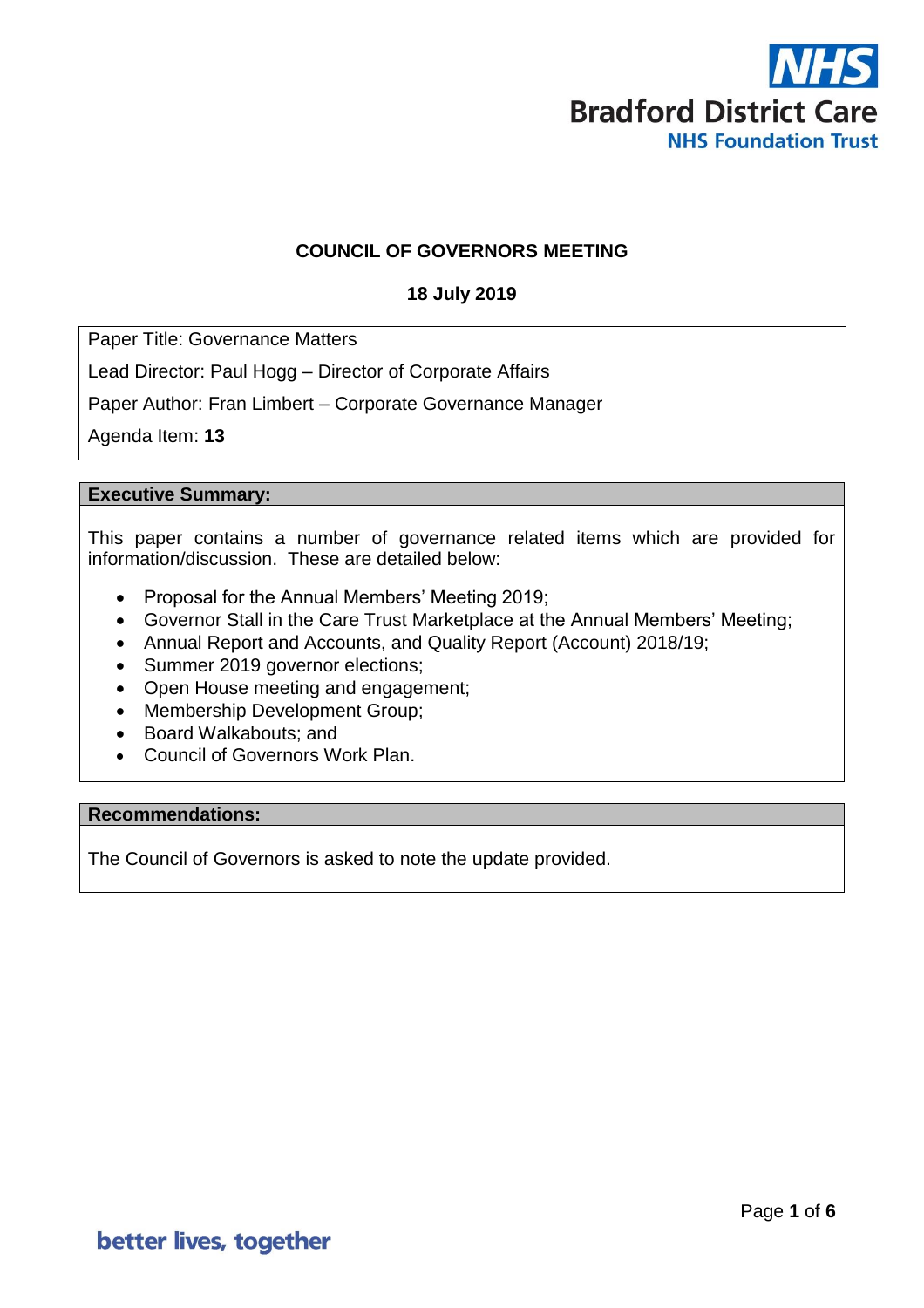

# **Governance Matters July 2019**

## Proposal for the Annual Members' Meeting 2019

The Trusts' Annual Members' Meeting will be held on **Tuesday 10 September 2019** in the **Hendrie and McCall Suite** at **Bradford City Football Club, Valley Parade, Bradford, BD8 7DY.** 

The event is a chance for our Trust members, service users, carers, staff and members of the public to come together to learn more about Trust services, achievements and future vision. The event will **open at 9.30am**, with a chance for attendees to network and speak to colleagues in the 'Care Trust Marketplace'. The marketplace will feature around 30 stalls showcasing areas of work within our Trust. It will include some of the important work our colleagues have been involved in over the last 12 months.

Governors are asked to arrive by 10.00am. The formal Annual Members' Meeting will **begin at 10.30am**. It will feature presentations on achievements and challenges over 2018-2019. The annual report and accounts will also be available. After the presentations members of the audience will be able to ask questions of the Trust's Board of Directors. Attendees will also be invited to learn more about the Trust's new participation and involvement strategy 'Your Voice Matters'. Cathy Elliott, Chair Designate, will be attending the event. For those of you who have not met Cathy yet, this is an opportunity for you to do so.

One of the presentations that will feature as part of the meeting will be from the Trust's external auditors KPMG, who will present their findings on the Trust's Annual Report and Accounts for 2018/19. The event will finish with another opportunity to network and browse the stalls over lunch.

The Annual Members' Meeting is a formal statutory meeting. If you are not able to attend, please inform Fran Limbert, Corporate Governance Manager, so that your apologies can be noted in the minutes. Fran's contact details are: [fran.limbert@bdct.nhs.uk](mailto:fran.limbert@bdct.nhs.uk) or 01274 363544.

#### Governor Stall in the Care Trust Marketplace

As mentioned above, at the Annual Members' Meeting there will be a Care Trust Marketplace. One of the stalls within the Marketplace will be focused on the work of the governors. Work is underway to plan the stall, if you would like to get involved with the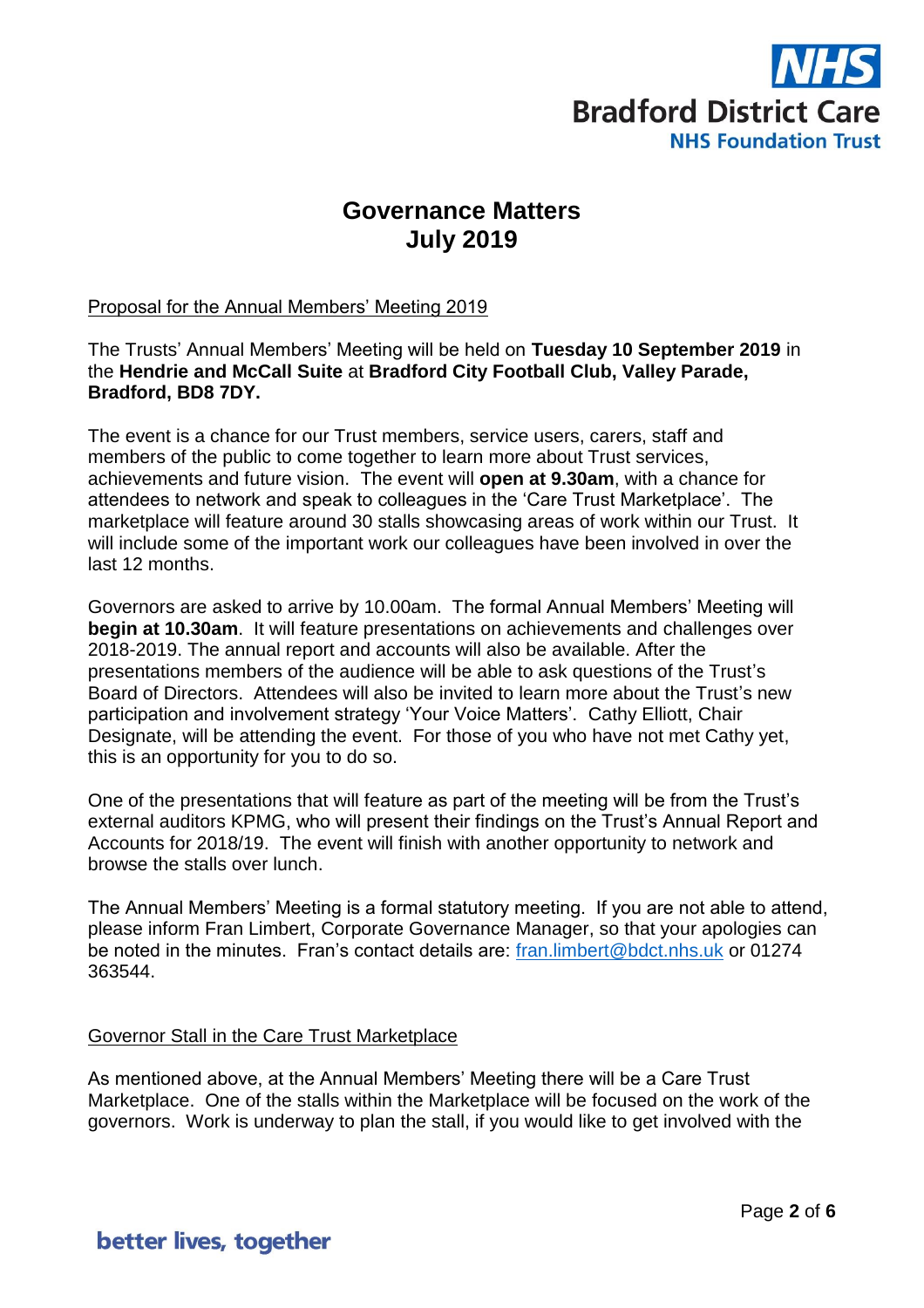

planning or you have any suggestions on what to include, please contact Fran on the above details.

Suggestions so far include:

- showcasing the governor role and the Council of Governors;
- work governors have been involved in over the last year;
- outcomes of governor elections held over the last year;
- information on current membership position;
- membership recruitment information;
- personal statements from governors; and
- information on future governor elections.

Fran is also looking for governor volunteers to help run the stall on the day. This is your chance to network with your members, the wider public and Trust staff whilst showcasing the important role of a foundation trust governor and some of the work that you have been involved in over the last year. A rota will be created for the times when the Marketplace will be open.

Please contact Fran on the contact details mentioned above if you would like to express your interest in helping run the stall.

#### Annual Report and Accounts, and Quality Report (Accounts) 2018/19

The Trust's Annual Report and Accounts and Quality Report were approved by the Board of Directors on 23 May 2019. The report is a legal requirement and contains a review of the Trust's performance, service developments, financial review and achievements over the last year. The Annual Report, Accounts and Quality Report, have now been submitted to Parliament and will be published on the Trust website in advance of the Annual Members' Meeting. The document (available for governors at this meeting) remains embargoed until Parliament has published the document. Copies will also be available at the Annual Members' Meeting with attendees having the opportunity to raise questions of the Board of Directors as part of the formal meeting.

#### Summer 2019 governor elections

11 July 2019 sees the nomination phase open for the next round of governor elections. There are five seats available as part of this election campaign, two for Bradford South; two staff clinical; and one for staff non-clinical. The election is being run on our behalf by an external company - Electoral Reform Services (ERS). Interested members have until the 26 July 2019 to submit their nomination form to ERS. Fran Limbert will be the Trust's coordinating officer working with ERS to ensure the completion of the election in accordance with the Trust's internal timetable and the Trust Constitution.

## better lives, together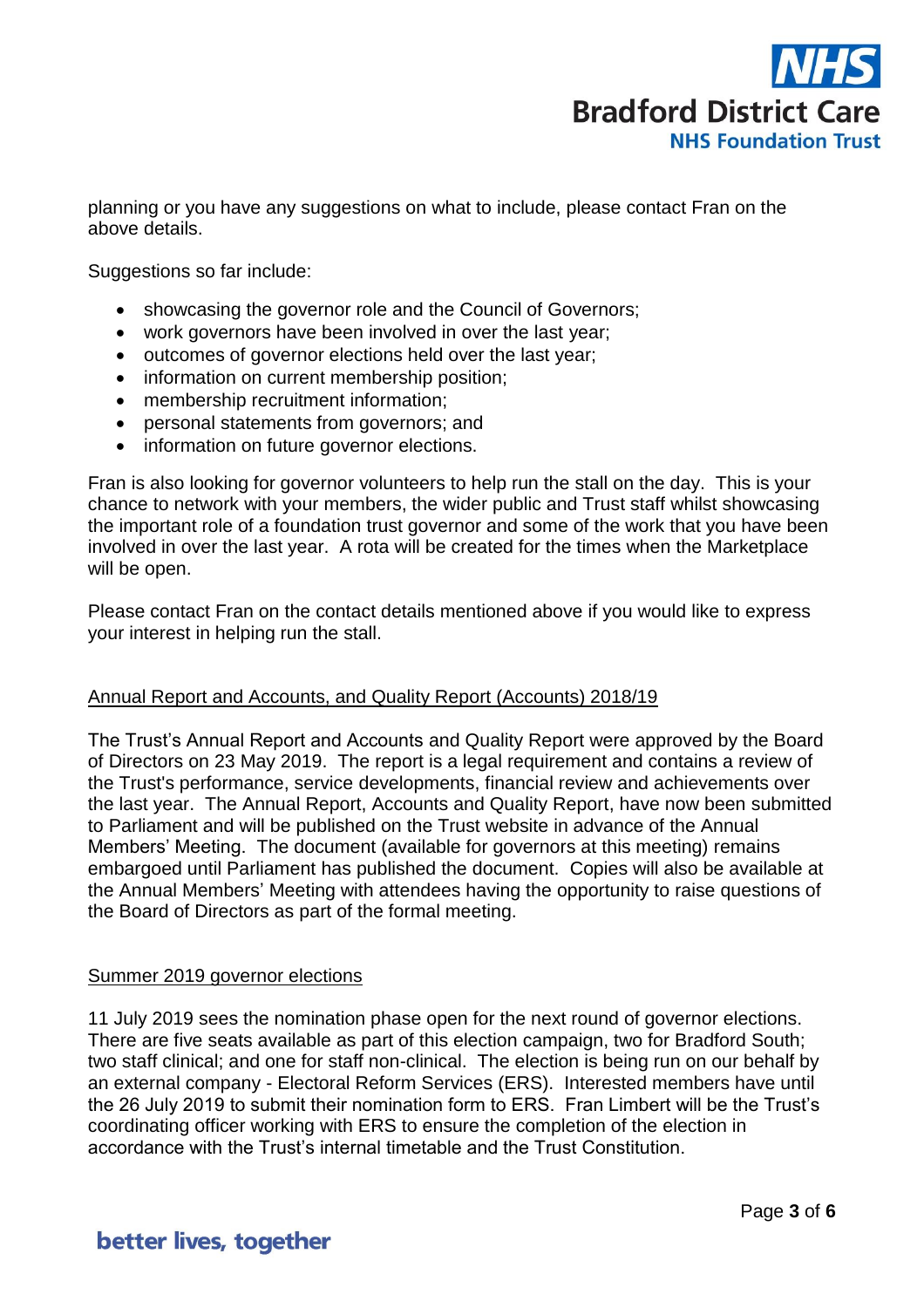

Engagement and marketing of the campaign commenced mid-June 2019. It involves targeted invitations to eligible members; promotion amongst external stakeholders and partners; and working with the Communications Team to raise awareness of the opportunities through various media and online platforms.

This election campaign is due to finish early September 2019, with all those elected being informed of the date of the Annual Members' Meeting in advance should they wish to and be able to attend.

Governors are asked to continue to promote the vacancies to their networks and contacts and are thanked for their ongoing support.

#### Open House Meeting and membership engagement

The evening of Tuesday 25 July 2019 saw that last Open House meeting take place. Five governors attended, along with our Chair, Director of Corporate Affairs, Patient Experience Lead, and Corporate Governance Manager. Discussion took place on the following items:

- West Yorkshire and Harrogate Integrated Care System partnership event feedback; and
- presentation of the developments underway on Your Voice Matters, the Trust's participation and involvement strategy.

Those present noted the connectivity of involvement and engagement with the work of the governors. The importance of connecting existing networks and partnerships was also recognised. Isla Skinner outlined the aspirations of Your Voice Matters and what the next phase of development work would be. It was suggested that the governors remain connected to engagement and involvement work, in particular those governors who are involved in the Membership Development Group (sub-committee of the Council of Governors).

#### Membership Development Group

In-line with developments that have taken place with governors to discuss the process to refresh the Membership Strategy for 2019 – 2021 and emerging involvement and engagement work, expressions of interest are being sought from those governors who would like to form part of the Membership Development Group. Please contact Fran Limbert to express your interest.

Following the last meeting of the Group it was agreed that "Governors – representing you" would be used as the strapline for the new Membership Strategy and that individual governors would each be asked to contribute two actions: a link to an organisation they know well that could benefit the Trust; and one engagement idea that could be considered as part of mapping out the work programme for the strategy. A further meeting of the group will be arranged in the Summer 2019.

## better lives, together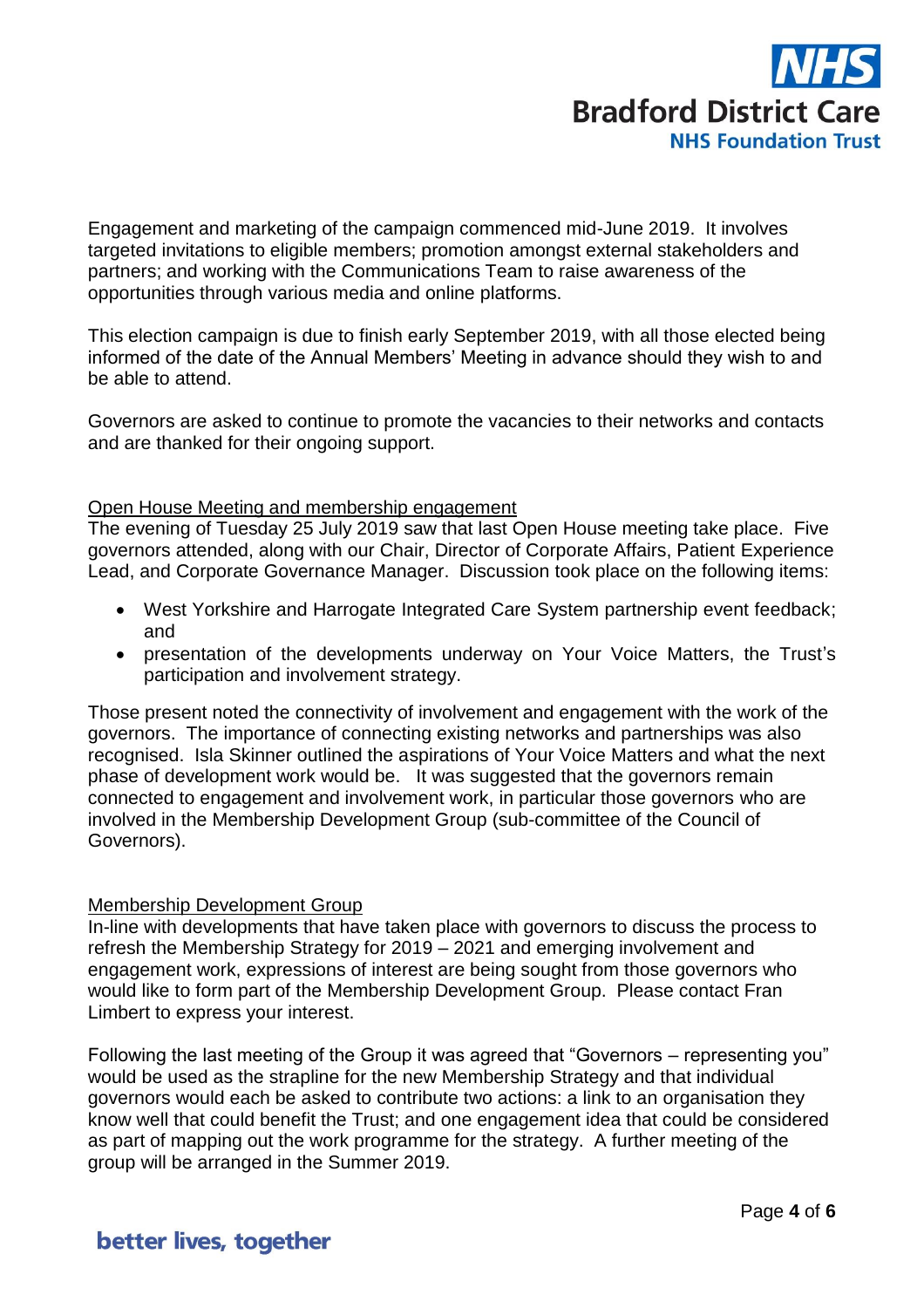

#### Board Walkabouts

Thursday 27 June 2019 saw the latest Board engagement visits take place at the Trust. The Board visited inpatient services and provided front-line colleagues an important opportunity to engage with Board members, share feedback and raise any points direct with the Board. Focus of the engagement visits is on quality and safety, with the following framework being used to support the visits:



Plans for further Board Walkabouts are being developed. Once they have been finalised opportunities for involvement will be shared with governors. For further information in the meantime, please contact Fran Limbert, Corporate Governance Manager, on the details mentioned above.